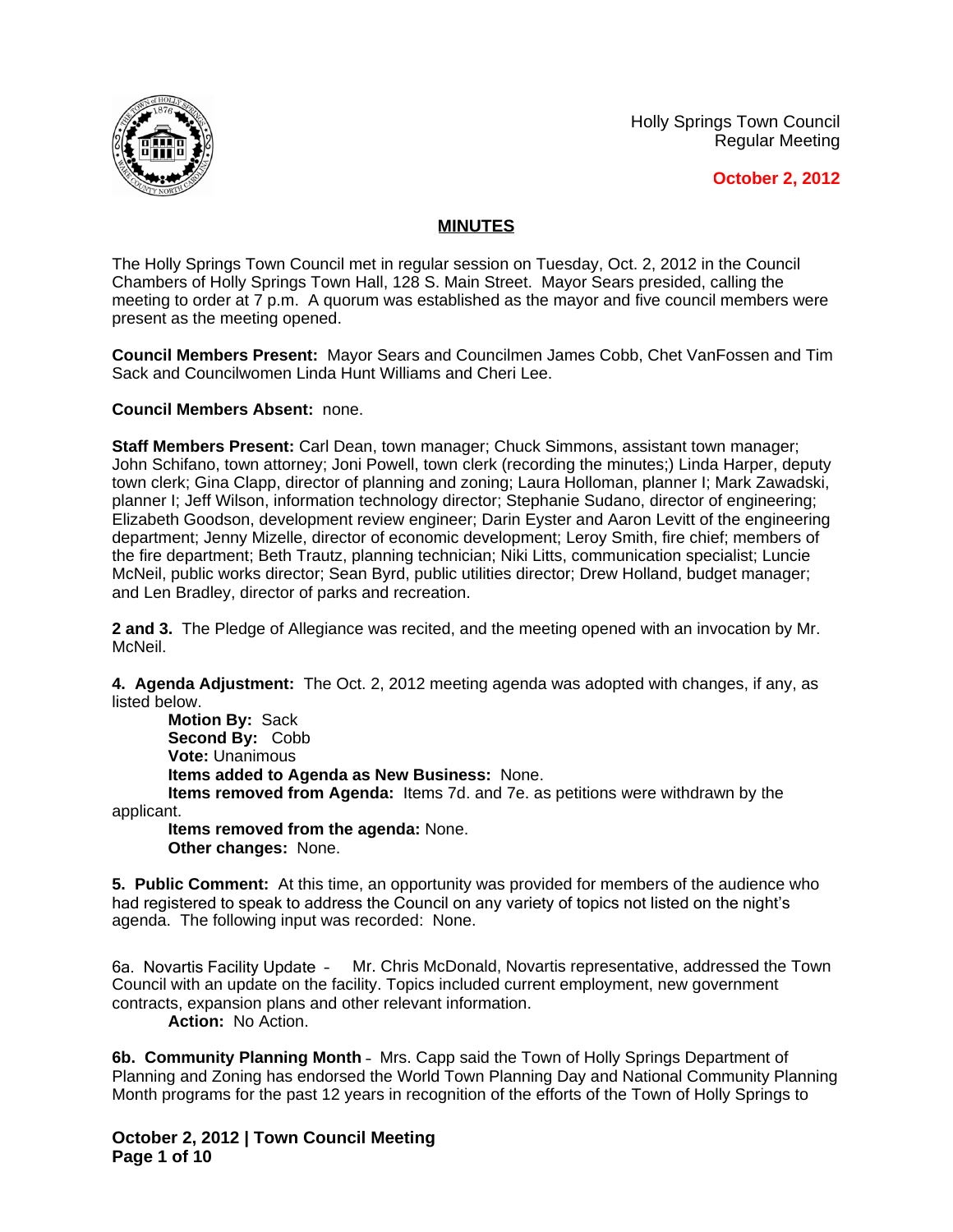protect and enhance the quality of life for residents through proactive planning.

She said the Department of Planning and Zoning is the lead department for the initial review and coordination of all new development projects in Town. The department is responsible for addressing and street naming, zoning enforcement, zoning permits, certain building permit reviews, site inspections for final Unified Development Ordinance compliance prior to occupancy of new buildings, updating the UDO, updating the Vision Holly Springs comprehensive plan, participating in interdepartmental projects including engineering projects, parks and recreation projects, street trees, street name blade installation and inspection, departmental Web pages and so much more. In addition, the department is the manager of the town's farmers market which is just completing its sixth season.

Mrs. Clapp said this year, all four planners on staff now are members of the American Institute of Certified Planners. Mr. Zawadski and Mrs. Holloman both were eligible to sit for their exams this spring and successfully passed.

## **Action:** None.

7a. Public Hearing: Special Exception Use Petition, 12-SEU-03 – Mrs. Holloman said Jones Park currently is under-utilized with regard to providing a rapidly-growing community with adequate recreation activities on-site. In response and as part of the Parks Bond referendum passed by voters last November, the Town's parks and recreation department is proposing some improvements to the park.

Mr. Bradley said a playground would be added as well as a pavilion and disc golf course. The improvements do not warrant a development plan process; however, the improvements would be required to go through Unified Development Ordinance permit process as well as obtaining all necessary building permits prior to construction.

With that explanation completed, Mayor Sears opened the public hearing to accept sworn testimony. The following testimony was recorded under oath administered by the Deputy Town Clerk: None.

There being no testimony, the public hearing was closed.

**Action #1:** The Council approved a motion to make and accept the findings of fact to be recorded in the minutes for Special Exception Use Petition #12-SEU-03 for Jones Park improvements to allow for a public park in the R-10: Residential District for the property located at 405 School Days Lane, Wake County PIN 0659049836, as submitted by the Town of Holly Springs. Special Exception Use Findings of Fact:

A special exception use may only be granted upon the presentation of sufficient evidence to enable a written determination that:

- a. The proposed use will not be injurious to the public health, safety, comfort, community moral standards, convenience or general welfare;
- b. The proposed use will not injure or adversely affect the adjacent area;
- c. The proposed use will be consistent with the character of the district, land uses authorized therein, and the Town of Holly Springs Comprehensive Plan;
- d. The proposed use shall conform to all development standards of the applicable district (unless a waiver of such development standards is requested as part of the special exception use petition and approved as set forth above, in which case the proposed use shall conform to the terms and conditions of such waiver).
- e. Access drives or driveways are or will be sufficient in size and properly located to: ensure automotive and pedestrian safety and convenience, traffic flow as set forth in Section 7.09 – Pedestrian Circulation and Vehicular Area Design; and, control and access in case of fire or other emergency;
- f. Off-street parking areas, off-street loading areas, trash enclosures, trash pick-up and removal, and other service areas are located so as to be safe, convenient, allow for access in case of emergency, and to minimize economic, glare, odor, and other impacts on adjoining properties and properties in the general neighborhood;
- g. The lot, building or structure proposed for the use has adequate restroom facilities, cooking facilities, safety equipment (smoke alarms, floatation devices, etc.), or any other service or equipment necessary to provide for the needs of those persons whom may work at, visit or own

## **October 2, 2012 | Town Council Meeting Page 2 of 10**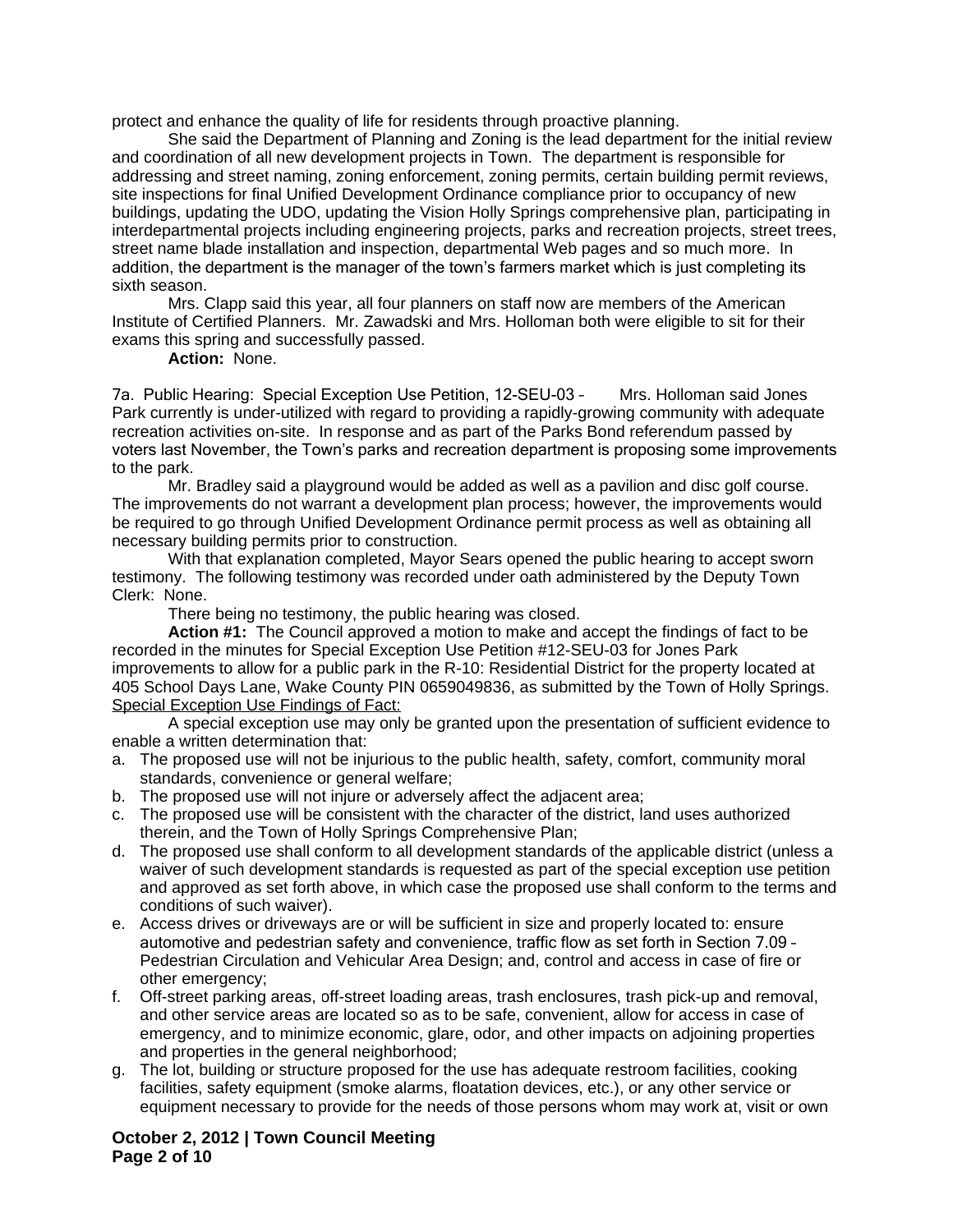property nearby to the proposed use;

- h. Utilities, schools, fire, police and other necessary public and private facilities and services will be adequate to handle the needs of the proposed use;
- i. The location and arrangement of the use on the site, screening, buffering, landscaping, and pedestrian ways harmonize with adjoining properties and the general area and minimize adverse impacts; and,
- j. The type, size, and intensity of the proposed use (including but not limited to such considerations as the hours of operation and numbers of people who are likely to utilize or be attracted to the use) will not have significant adverse impacts on adjoining properties or the neighborhood.

**Motion By:** VanFossen **Second By:** Cobb **Vote:** Unanimous

*A* c*opy of Special Exception Use Petition 12-SEU-03 addressing the findings of fact is attached to these minutes.*

**Action #2:** Having made the necessary findings of fact, the Council approved a motion to approve Special Exception Use Petition #12-SEU-03 for Jones Park improvements to allow for the property to be used as a public park in the R-10: Residential District for the property located at 405 School Days Lane, Wake County PIN 0659049836, as submitted by the Town of Holly Springs.

**Motion By:** VanFossen **Second By:** Cobb **Vote:** Unanimous

7b. Public Hearing: Special Exception Use Petition, 12-SEU-04 – Mrs. Holloman said at the heart of Holly Springs' parks and recreation programs is Womble Park. Known for its state-of-the-art baseball facilities, Womble Park still could benefit from improvements, made possible by the Parks Bond referendum passed by voters last November.

Mr. Bradley said the proposed improvements include: installing artificial turf and lighting for soccer fields, adding a restroom/shelter facility, expanding the western parking lot, as well as exploring the possibility of adding tennis courts.

These improvements will require a development plan approval process. If the lighting exceeds maximum light levels as stated in the Unified Development Ordinance, a waiver must be approved by Town Council.

With that explanation completed, Mayor Sears opened the public hearing to accept sworn testimony. The following testimony was recorded under oath administered by the Deputy Town Clerk: None.

There being no testimony, the public hearing was closed.

**Action #1:** The Council approved a motion to make and accept the findings of fact to be recorded in the minutes for Special Exception Use Petition #12-SEU-04 for Womble Park improvements to allow for a public park in the R-10: Residential District for the property located at 1201 Grigsby Avenue, Wake County PIN 0658194574.

Special Exception Use Findings of Fact:

A special exception use may only be granted upon the presentation of sufficient evidence to enable a written determination that:

- k. The proposed use will not be injurious to the public health, safety, comfort, community moral standards, convenience or general welfare;
- l. The proposed use will not injure or adversely affect the adjacent area;
- m. The proposed use will be consistent with the character of the district, land uses authorized therein, and the Town of Holly Springs Comprehensive Plan;
- n. The proposed use shall conform to all development standards of the applicable district (unless a waiver of such development standards is requested as part of the special exception use petition and approved as set forth above, in which case the proposed use shall conform to the terms and conditions of such waiver).
- o. Access drives or driveways are or will be sufficient in size and properly located to: ensure automotive and pedestrian safety and convenience, traffic flow as set forth in Section 7.09 –

**October 2, 2012 | Town Council Meeting Page 3 of 10**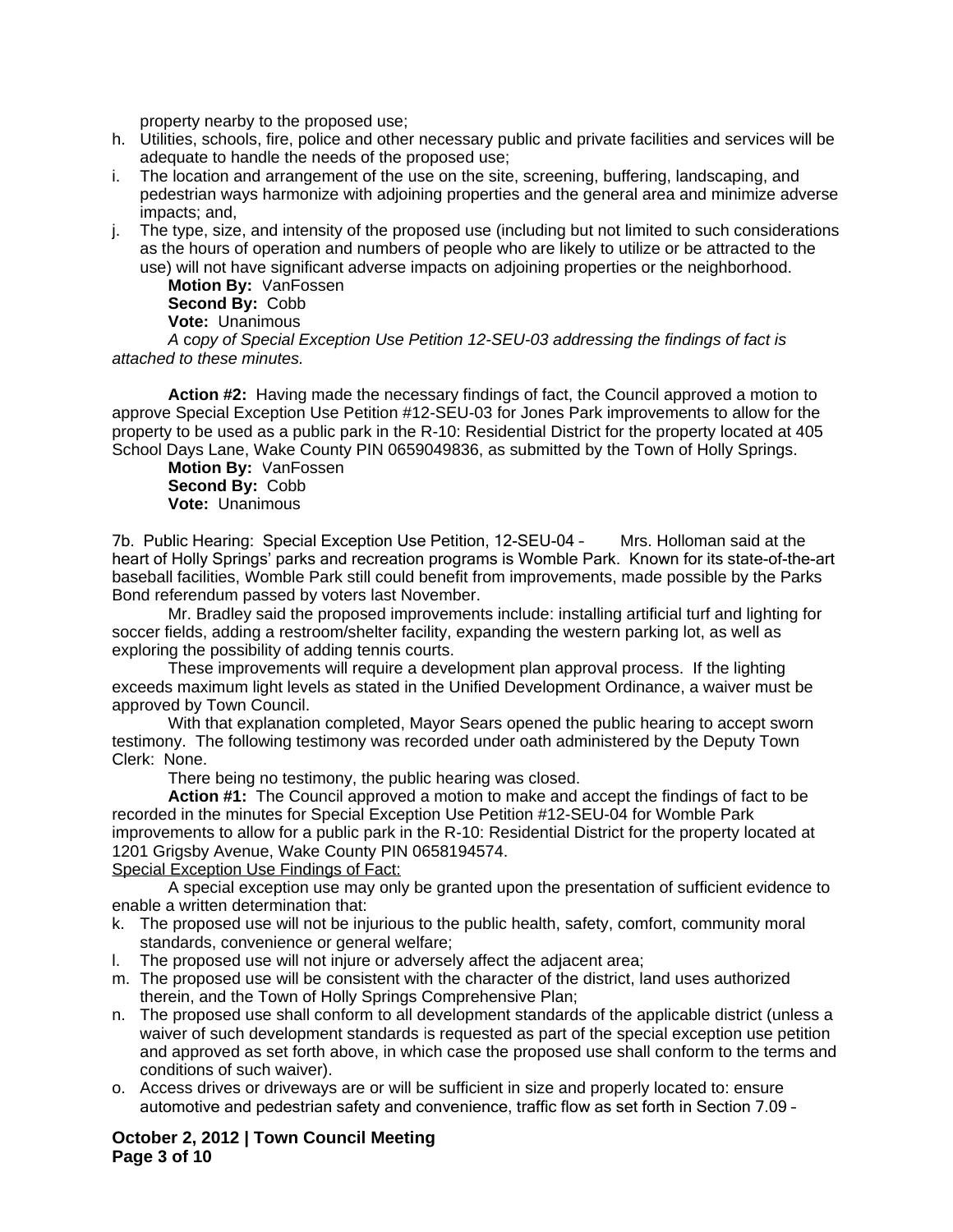Pedestrian Circulation and Vehicular Area Design; and, control and access in case of fire or other emergency;

- p. Off-street parking areas, off-street loading areas, trash enclosures, trash pick-up and removal, and other service areas are located so as to be safe, convenient, allow for access in case of emergency, and to minimize economic, glare, odor, and other impacts on adjoining properties and properties in the general neighborhood;
- q. The lot, building or structure proposed for the use has adequate restroom facilities, cooking facilities, safety equipment (smoke alarms, floatation devices, etc.), or any other service or equipment necessary to provide for the needs of those persons whom may work at, visit or own property nearby to the proposed use;
- r. Utilities, schools, fire, police and other necessary public and private facilities and services will be adequate to handle the needs of the proposed use;
- s. The location and arrangement of the use on the site, screening, buffering, landscaping, and pedestrian ways harmonize with adjoining properties and the general area and minimize adverse impacts; and,
- t. The type, size, and intensity of the proposed use (including but not limited to such considerations as the hours of operation and numbers of people who are likely to utilize or be attracted to the use) will not have significant adverse impacts on adjoining properties or the neighborhood.

**Motion By:** Cobb **Second By:** Williams **Vote:** Unanimous

*A* c*opy of Special Exception Use Petition 12-SEU-04 addressing the findings of fact is attached to these minutes.*

**Action #2:** Having made the necessary findings of fact, the Council approved a motion to approve Special Exception Use Petition #12-SEU-04 for Womble Park Improvements to allow for the property to be used for a public park in the R-10: Residential District for the property located at 1201 Grigsby Avenue, Wake County PIN 0658194574, as submitted by the Town of Holly Springs.

**Motion By:** Williams **Second By:** Cobb **Vote:** Unanimous

**7c. Public Hearing: Ordinance 12-08, Unified Development Ordinance 12-UDO-02 -** Mrs. Clapp said the proposed amendments to Unified Development Ordinance Section 3.05 Community Business District would modify and add certain governmental and public facilities to the permitted uses as well as clarify the intent of the outdoor operations regulations.

With that explanation completed, Mayor Sears opened the public hearing. The following comments were recorded: None.

There being no comments, the public hearing was closed.

**Action #1:** The Council approved a motion to accept the following statements as true: "The requested UDO Text Amendment is consistent with the Vision Holly Springs Comprehensive Plan's *Executive Summary* in regard to "Adopting and Implementing the Plan" and the Objectives for *Section 3 Parks, Recreation, and Open Space. The proposed UDO Amendments allow for and*  clarify regulations for public park and recreation facilities."

**Motion By:** Cobb **Second By:** Williams **Vote:** Unanimous

**Action #2:** The Council approved a motion to adopt Ordinance 12-08 adopting and enacting UDO text amendment #12-UDO-02 to modify the text of UDO Section 3.05 Community Business District as submitted by the Town of Holly Springs.

**Motion By:** Cobb **Second By:** Williams **Vote:** Unanimous *A copy of Ordinance 12-08 is attached to these minutes.*

**October 2, 2012 | Town Council Meeting Page 4 of 10**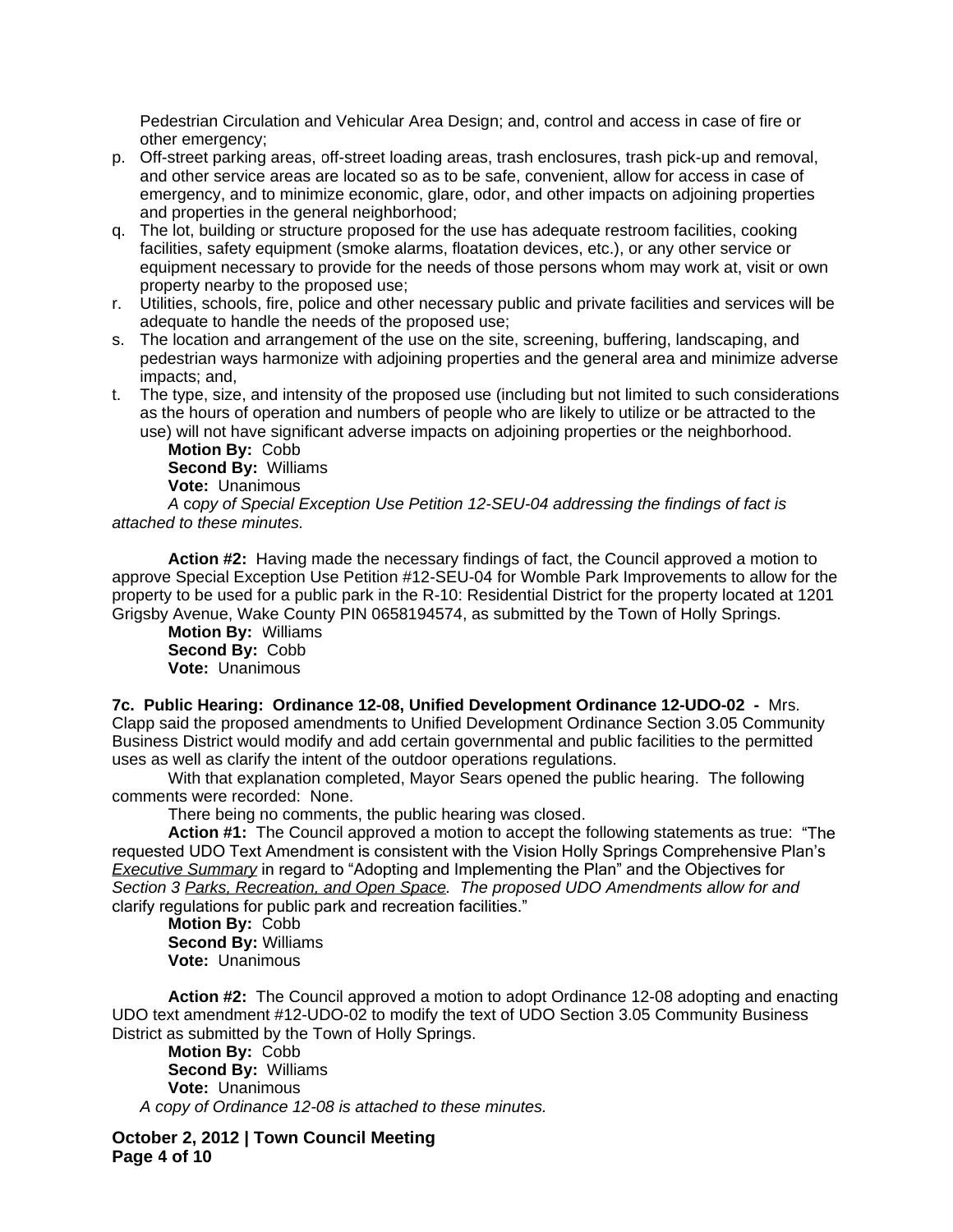**7d. Public Hearing: Rezoning Petition 12-REZ-06** – This item was removed during agenda adiustment.

**7e. Public Hearing: Special Exception Use Petition, 12-SEU-05** – This item was removed during agenda adjustment.

**8. Consent Agenda:** The Council approved a motion to approve all items on the Consent Agenda. The motion carried following a motion by Councilman Sack, a second by Councilman Cobb and a unanimous vote. The following actions were affected:

7a. Minutes - The Council approved minutes of the Council's regular meeting held Sept. 18, 2012.

7b. Resolution 12-25 - The Council adopted Resolution 12-25 declaring property surplus to the needs of the Town. *A copy of Resolution 12-25 is attached to these minutes.*

7c. P-040, Addressing / Street Naming – The Council a dopted Policy Statement P-040, "Addressing / Street Naming."

7d. Resolution 12-26 – The Council a dopted Resolution 12-26 certifying the 2012 Zoning Map. *A copy of Resolution 12-26 is attached to these minutes.*

7e. Reclassification of Job Positions – The Council approved reclassification of three positions in the finance department due to reorganization of responsibilities and positions.

7f. Administrative Rule FN-10, Fiscal Policy Guidelines – The Council adopted Administrative Rule FN-10, "Fiscal Policy Guidelines."

7g. Resolution 12-27- The Council adopted Resolution 12-27 authorizing the sale of bonds. *A copy of Resolution 12-27 is attached to these minutes.*

7h. Mims Stormwater Device Project – The Council awarded a contract to Alta Planning and Design in the amount of \$4,000, including contingency, and adopted budget amendments for the Mims stormwater device project. *A copy of the budget amendment is attached to these minutes.*

7i. Avent Ferry Road Culvert Design – The Council a warded a contract to Withers and Ravenel in the amount of \$5,500, including contingency, for culvert design and adopted budget amendments to cover the cost. *Copies of the budget amendment is attached to these minutes.*

7j. Mims Property Environmental Assessment – The Council awarded a contract to Withers and Ravenel in the amount of \$21,000, including contingency, for environmental assessment of the Mims property and adopted budget amendments to cover the cost. *Copies of the budget amendments are attached to these minutes.*

**9a. Towne Center, 08-DP-11-A03, Master Sign Plan** – Mr. Zawadski said as tenants begin to sign leases for the Holly Springs Towne Center (formerly known as New Hill Place,) and sign permits are requested, the developer has determined that a few modifications are needed in the shopping center's master sign plan, originally approved with the center's development plan in 2008. These changes would be needed on Building B to increase its visibility from G.B. Alford Highway; this building is set back furthest from the highway.

The developer requests an increase in the allowable signage area on the front façade of Building B. In doing so, they would reduce the allowable signage on the rear façade from the allowable three percent to one percent. Overall, the total combined sign surface area would not be increased for the building.

Mr. Zawadski said an additional waiver is requested to increase the size of the letters on Building B from the allowed 48 inches to 60 inches. This waiver is requested to go along with the increase in size of the overall sign from the five percent to seven percent. Several of the tenants locating in this building have odd-sized letters within their registered font/logo, and the increase would be needed to accommodate them. This change is requested only for Anchor and Junior Anchor tenants in Building B. All other sizing requirements set forth in the Unified Development Ordinance would not be amended.

A third waiver is a request to increase the size of the Target logo on the Target building tower from the allowable five percent to eight percent. The tower was not part of the building design when the original master sign plan was approved. Aesthetically, a five-foot wide logo would not be

**October 2, 2012 | Town Council Meeting Page 5 of 10**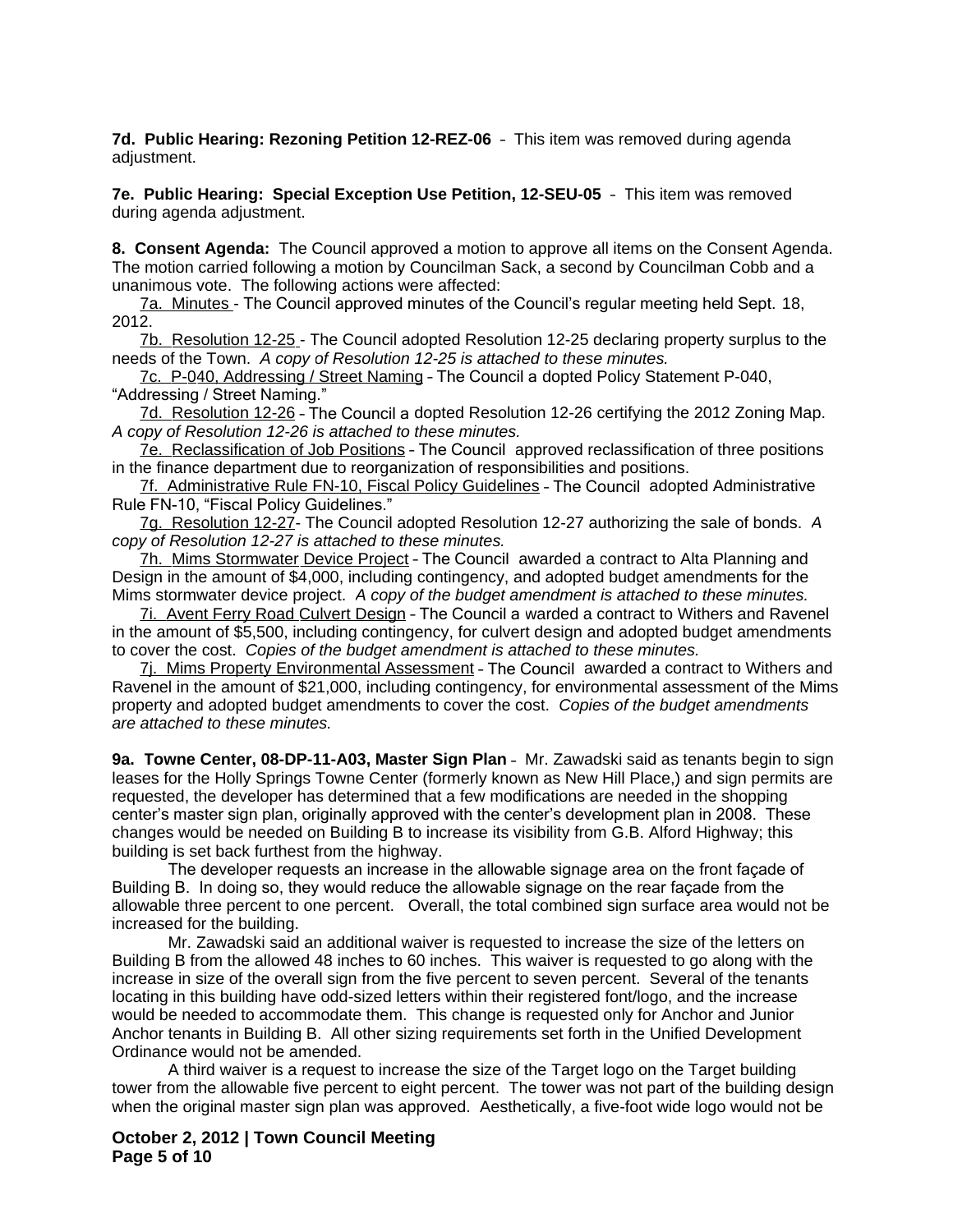proportional to the tower size. The increase in size of the logo is accommodated by restricting the percent of allowable signage on the rear façade on this building from the allowable three percent to two percent.

Mrs. Clapp explained that for each waiver request, the same findings of fact are to be made, and Council discussion will determine whether the findings of fact for the waiver of regulations have been adequately satisfied. The petitioner's responses to the required findings were enclosed in your packets for review and reference when making this determination.

In each case, a waiver of regulations may be granted only upon the presentation of sufficient evidence to enable a written determination that:

- 1. The proposed signs are harmonious with the buildings and sites they occupy;
- 2. The proposed signs will not create a hazard to motorists or pedestrians resulting from the sign location, size or configuration;
- 3. The proposed signs will not increase the total combined sign surface area allowed for the front sign zone, interior sign zone and building signs on the lot, out lot, integrated center, business park, industrial park, subdivision or building served by the proposed signs;
- 4. The proposed signs will result in an overall pattern of signs for the lot, out lot, integrated center, business park, industrial park, subdivision or building which is equivalent or superior to that achievable under the applicable regulations;
- 5. The proposed signs will be compatible with and will enhance the use or value of area properties;
- 6. The proposed signs are consistent with the intent of the Comprehensive Plan; and
- 7. The proposed signs are consistent with the intent and purpose of the UDO.

**Action:** The Council approved a motion to approve all Actions #1- #7 as stated below: **Motion By:** VanFossen **Second By:** Cobb **Vote:** Unanimous

**Action #1:** To make and accept the findings of fact to be recorded in the minutes for a waiver of regulations of UDO 7.03 E., 4., c., 1. Maximum Sign Surface Area of Wall Signs, Front Façade, to allow the increase in the area of signage on Building B (main inline building at the rear of the site) from the allowed five percent to seven percent in association with Development Plan Amendment Petition #08-DP-11-A03.

*A* c*opy of findings of facts addressing the findings of fact is attached to these minutes.*

**Action #2:** Having made the necessary findings of fact, the Council approved a motion to grant a waiver of regulations of UDO 7.03 E., 4., c., 1. Maximum Sign Surface Area of Wall Signs, Front Façade, to allow an increase in the area of signage on Building B (main inline building at the rear of the site) from the allowed five percent to seven percent in association with Development Plan Amendment Petition #08-DP-11-A03 for Holly Springs Towne Center as submitted by Cline Design, dated received Sept. 4, 2012.

**Action #3:** To make and accept the findings of fact to be recorded in the minutes for a waiver of regulations of UDO 7.03 E., 4., c., 4. Maximum Size of Letters or Logos to allow the size of the signage on Building B (main inline building at the rear of the site) for Anchors and Jr. Anchors from the allowed 48 inches to 60 inches in association with Development Plan Amendment Petition #08-DP-11-A03.

**Action #4:** Having made the necessary findings of fact, the Council approved a motion to grant a waiver of regulations of UDO 7.03 E., 4., c., 4. maximum size of letters or logos to allow the size of the signage on Building B (main inline building at the rear of the site) for Anchors and Jr. Anchors from the allowed 48 inches to 60 inches in association with Development Plan Amendment Petition #08-DP-11-A03 for Holly Springs Towne Center as submitted by Cline Design, dated received Sept. 4, 2012.

**October 2, 2012 | Town Council Meeting Page 6 of 10**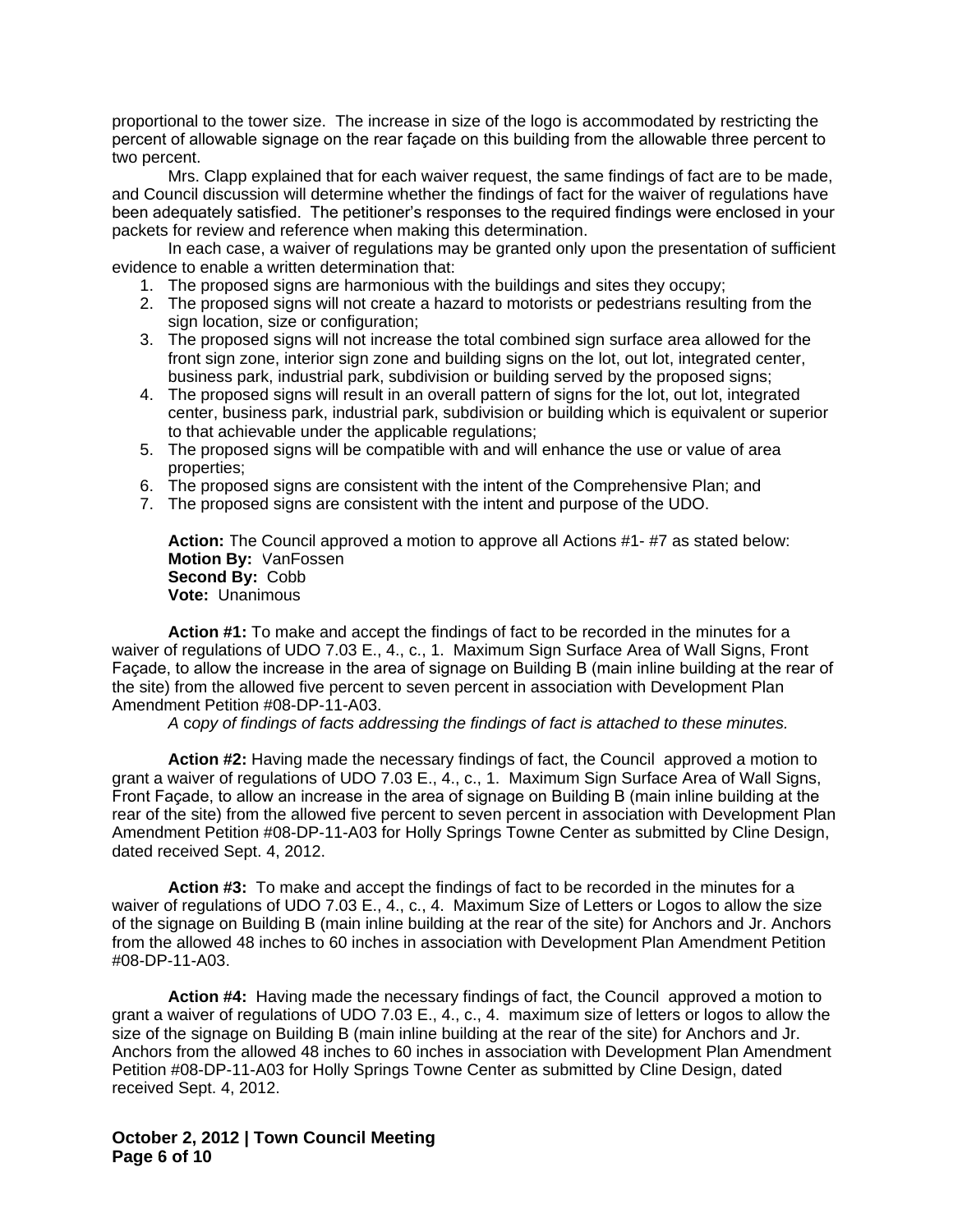**Action #5:** To make and accept the findings of fact to be recorded in the minutes for a waiver of regulations of UDO 7.03 E., 4., c., 4. maximum size of letters or logos to allow the size of the signage on the front elevation tower (Target Building) from an allowable five feet to eight feet in association with Development Plan Amendment Petition #08-DP-11-A03.

**Action #6:** Having made the necessary findings of fact, the Council approved a motion to grant a waiver of regulations of UDO 7.03 E., 4., c., 4. maximum size of letters or logos to allow the size of the signage on the front elevation tower (Target Building) from an allowable five feet to eight feet in association with Development Plan Amendment Petition #08-DP-11-A03 as submitted by Cline Design, dated received September 4, 2012.

**Action #7:** To approve the Master Sign Plan Major Amendment for Development Plan #08- DP-11-A03 for Holly Springs Towne Center as submitted by Cline Design, dated received Sept. 4, 2012 with the following condition:

1. All previous approval conditions for *Holly Springs Towne Center (New Hill Place)* will apply to this plan.

At this time, Mr. David George provided an update for the project. The name of the shopping center has changed to Holly Springs Towne Center. He reported that Target will open in March 2013, and some of the bigger anchor tenants in the shopping center include Michael's, Dick's Sporting Goods, Petco and Marshall's.

**9b. Mosaic on Main, 12-DP-05** – Mr. Zawadski said the Town has received a request for an integrated center development project at the intersection of N. Main Street and W. Earp Street in the Village District Area. The project is 2.79 acres in size and zoned TV: Town Village. This project would be the first new private development to be constructed since 2003.

The project includes two non-residential buildings. Both buildings include two stories of finished floor area and Building 1 also includes a third story rooftop deck for a total of 45,688 square feet of building area. A total of 173 off-street and on-street parking spaces along W. Earp Street and Avent Ferry Road are distributed throughout the project. Pedestrian connections are provided throughout the interior of the site as well as along all adjacent public streets. The main vehicular access for the site is provided by a driveway located off of Main Street and a second access point is provided off of Avent Ferry Road.

A variety of developed open space is provided throughout the project and includes amenities such as: decorative streetscape that includes street furniture, landscaping, street trees along N. Main Street, W. Earp Street, and Avent Ferry Road. Additional open space is provided interior to the project that includes a large plaza, pedestrian trails, and landscaped garden in the northwest corner of the project.

The primary building materials include two shades of natural colored brick, glass, and EIFS trim and roofline cap. Other design features include: building base, body, and cap, façade modulation, roofline variation, decorative columns, metal and fabric awnings, and decorative brick patterns.

A focal point is required to be located on the southwest corner of Main and Earp Streets in accordance with the Village District Area Plan. This feature may be designed in a variety of different forms such as public art, plaza, public space, water feature, etc. The applicant has proposed to provide the focal point in the form of public art that is integrated into the façade of the building at the corner of the intersection. A detailed design has not been submitted for this element at this time, but will be required prior to installation (See condition of approval 6a.).

Mr. Zawadski said the single alternate means of compliance request requires two motions for findings of fact and then for the alternate means itself. Then, a motion is required to approve the overall development plan. The petitioner's responses to the required findings were enclosed in Council packets.

Alternate Means of Compliance Findings of Fact: Alternate means of compliance may be granted only upon the presentation of sufficient evidence to enable a written determination that  $1.$  The proposed development represents the use of *(building materials, colors, textures,* 1. The proposed development represents the use of (*building material*s, colors, textures,

**October 2, 2012 | Town Council Meeting Page 7 of 10**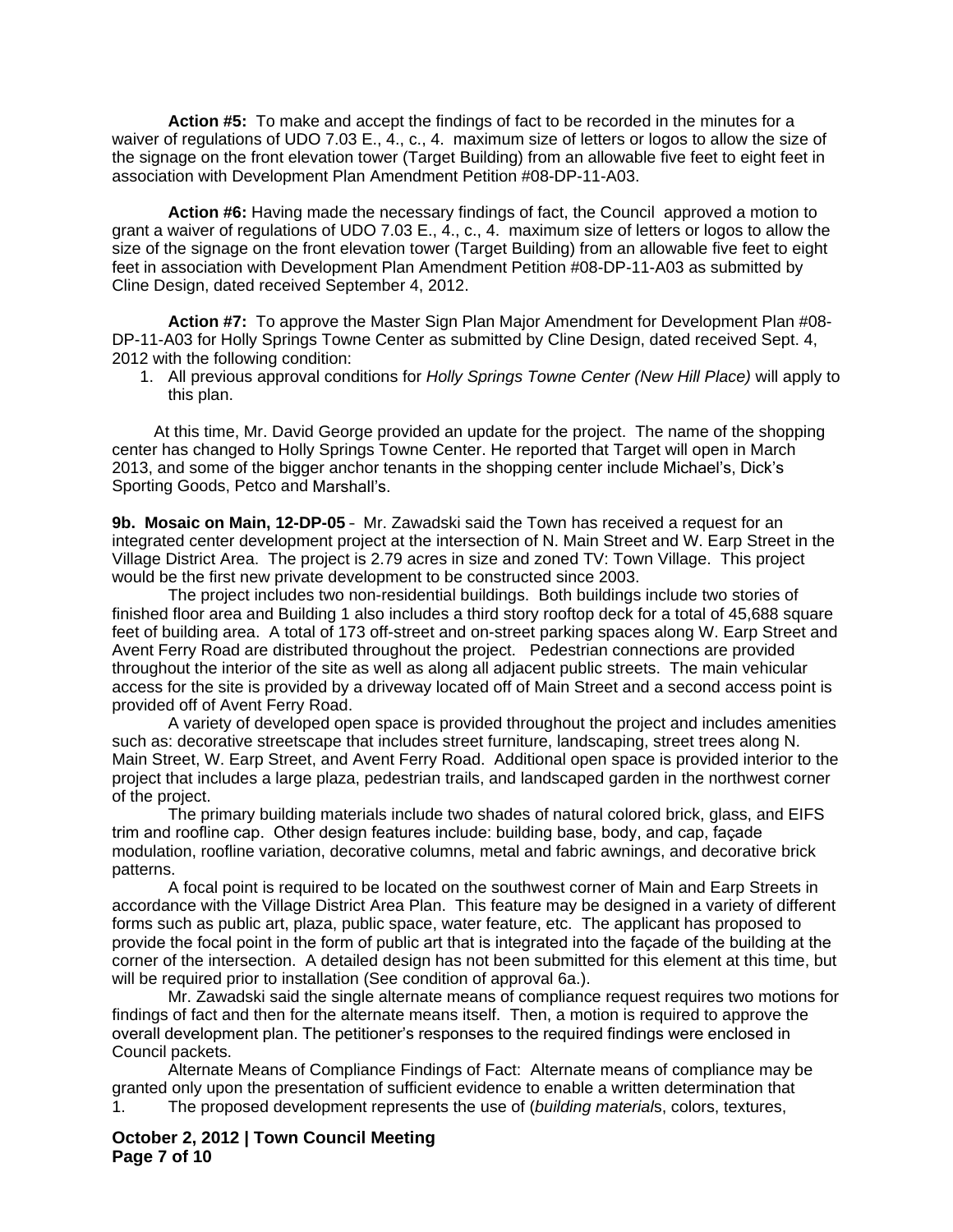*building* architecture, roof features, façade modulation, *building* orientation, *signs*, landscaping, lighting or *open space*) which will result in a development pattern which is equivalent to or superior to that achievable under the applicable regulations;

- 2. The proposed development will be compatible with and will enhance the *use* or value of area properties;
- 3. The proposed development is consistent with the intent of the *Comprehensive Plan*; and,
- 4. The proposed development is consistent with the intent and purpose of this UDO.

**Action #1:** The Council approved a motion to make and accept the findings of fact to be recorded in the minutes for alternate means of compliance of architectural regulations of UDO Section 3.03, C, 1. b. (2)(g) Architectural and Site Design Requirements to allow for an alternate roof treatment in association with Development Petition #12-DP-05 for Mosaic on Main.

**Motion By:** Sack **Second By:** Williams **Vote:** Unanimous

**Action #2:** Having made the necessary findings of fact, the Council approved a motion to approve the request for an alternate means of compliance of architectural regulations of UDO Section 3.03, C, 1. b. (2)(g) Architectural and Site Design Requirements to allow for an alternate roof treatment in association with Development Petition #12-DP-05 for Mosaic on Main.

**Motion By:** Cobb **Second By:** Williams **Vote:** Unanimous

**Action #3:** The Council approved a motion to approve Development Plan #12-DP-05 for Mosaic on Main as prepared by Bateman Civil Survey Company, Project Number 120132, dated Revised Sept. 10, 2012 and the Master Sign Plan submitted by ColorGraphic stamp date received Sept. 14, 2012 with the following conditions:

- 1. This project will be required to meet the Town of Holly Springs NPDES Ph. II Post Construction Stormwater Ordinance.
- 2. The power pole at the corner of Earp and Main Streets is in conflict with this site plan will need to be removed with this project.
- 3. The following items are to be addressed prior to the first construction drawing submittal for this project:
	- a. Provide completed Industrial Waste survey short form.
	- b. Final Bound Copies of the engineer's sealed Water System Hydraulic Report.
- 4. The following items are to be addressed with the first construction drawing submittal for this project:
	- a. All items listed on the Stormwater Submittal Checklist, Form #16003, must be included with the first construction drawing submittal.
	- b. The Town of Holly Springs will be replacing the existing culvert under Avent Ferry Rd. The proposed site plan will need to incorporate this into the design once it is complete. It will be the responsibility of the developer to provide a design that links the town's design to the proposed site. This will be required with the 1st construction drawing submittal.
	- c. A copy of the PCN with all supporting documentation including but not limited to buffer determinations and projected location and impacts to jurisdictional features for the entire project must be submitted with the first set of construction drawings for this project.
	- d. Include street cross section detail for Main Street showing sidewalk.
	- e. Show the existing on site fire hydrant to be relocated.
	- f. Revise plans to show fire line separate from potable water services.
- 5. The following items are to be addressed prior to construction drawing approval for this project:
	- a. Approval of Town of Holly Springs Regional Stormwater Management Plan is required prior to issuance of a land disturbance permit or construction drawing

**October 2, 2012 | Town Council Meeting Page 8 of 10**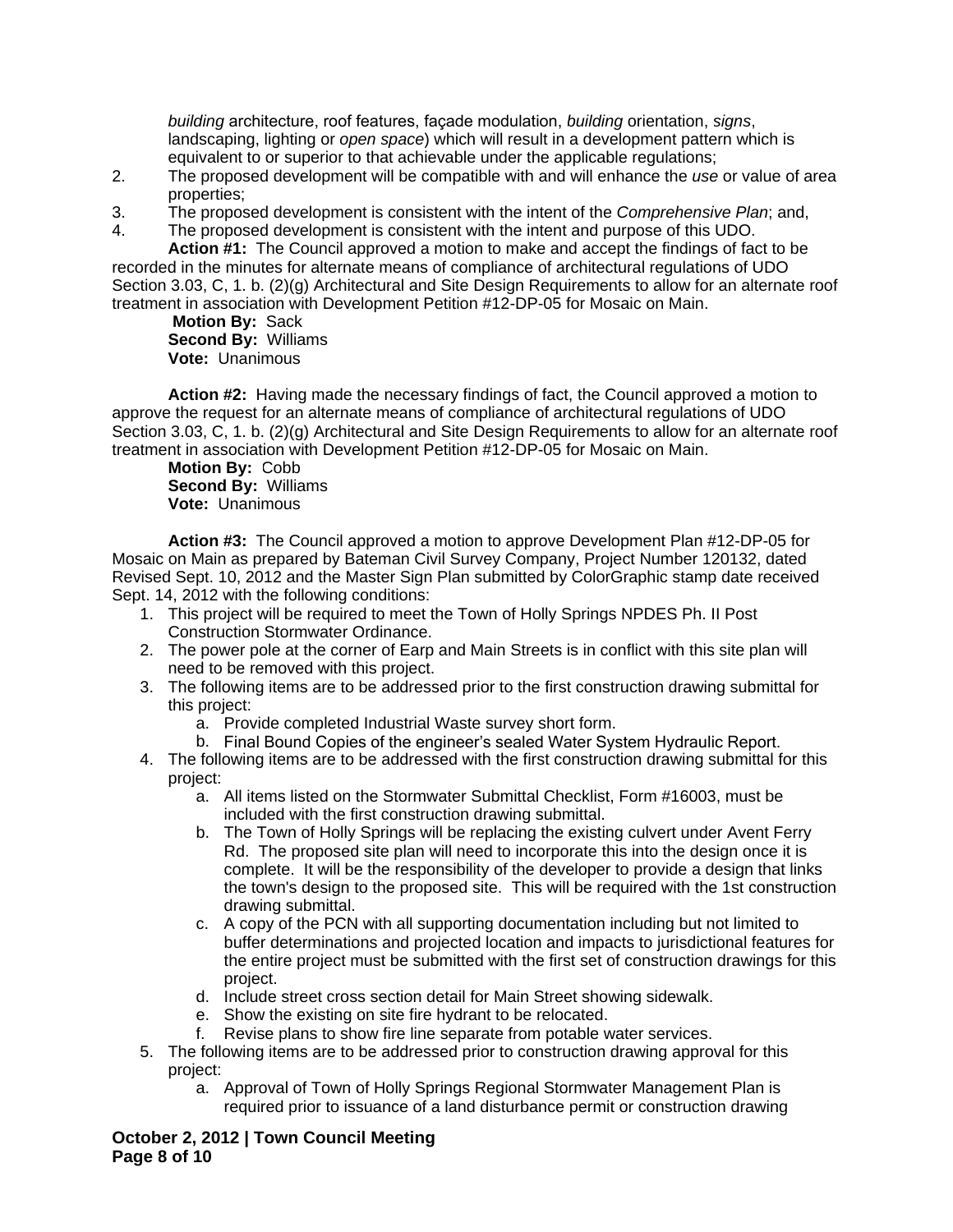approval.

- b. Payment of the Stormwater Fee-in-Lieu will be required prior to construction drawing approval.
- c. All off-site easement is required prior to construction drawing approval.
- d. All environmental permits must be obtained prior to construction drawing approval and/or issuance of a land disturbance permit for the entire project.
- 6. The following are required to be completed prior to issuance of a building permit:
	- a. For Phase 1 Building:
		- i.Detailed design specifications for the required focal point at the intersection of Main and Earp Streets are required to be submitted to the Department of Planning and Zoning for review and the Town Council for approval in accordance with the Village District Area Plan.
		- ii.Revised Plans are to be submitted to and approved by the Department of Planning & Zoning that indicate the required Bicycle Racks as specified in UDO Section 7.04 Off-Street Parking Regulations.
		- iii.Provide calculations for the dynamic domestic water pressure for the project including losses through the building.
		- b. For Phase 2 Building:
			- i.Prior to submitting a request for the building permit, detailed building elevations are required to be submitted to the Department of Planning and Zoning for review and approval subject to the design being consistent with the design for Phase 1. If not, the elevations will require review and approval by the Town Council.
			- ii.Provide calculations for the dynamic domestic water pressure for the project including losses through the building.

**Motion By:** Williams **Second By:** Cobb **Vote:** Unanimous

**9c. 2012 Street Improvements Project Change Order #1 -** Ms. Sudano said the Town Council approved award of the contract for the 2012 Street Improvements Project last month. Bids received were very good, and so additional streets have been identified for addition to the project up to the previously budgeted amount for this annual project. This change order work is associated with additional repairs to multiple streets (resurfacing, patching and curb and gutter), ranked in order by greatest need. Approximate quantities include 12,510 square yards of resurfacing and 2,372 square yards of patching. All Town streets are ranked annually by condition and the worst streets (streets most in need of repair) are included in the project.

**Action:** The Council approved a motion to award contract Change Order 1 for the 2012 Street Improvements project in the amount of \$182,134.50; and to adopt a budget amendment in the amount of \$200,000, including contingency.

**Motion By:** Cobb **Second By:** Sack **Vote:** Unanimous *A copy of the budget amendment is attached to these minutes.*

**10. Other Business:** Councilman Sack said he was looking forward to a pedestrian crossing at Linksland, and he commended the public works department for sidewalk and sewer system odor control work that has been done in the past few weeks.

11. Manager's Report: Mr. Dean said the fire department will be moving into Fire Station No. 2 in the next few days, and he reported that an asphalt path had been completed along Avent Ferry Road.

**12. Closed Session:** none.

**October 2, 2012 | Town Council Meeting Page 9 of 10**